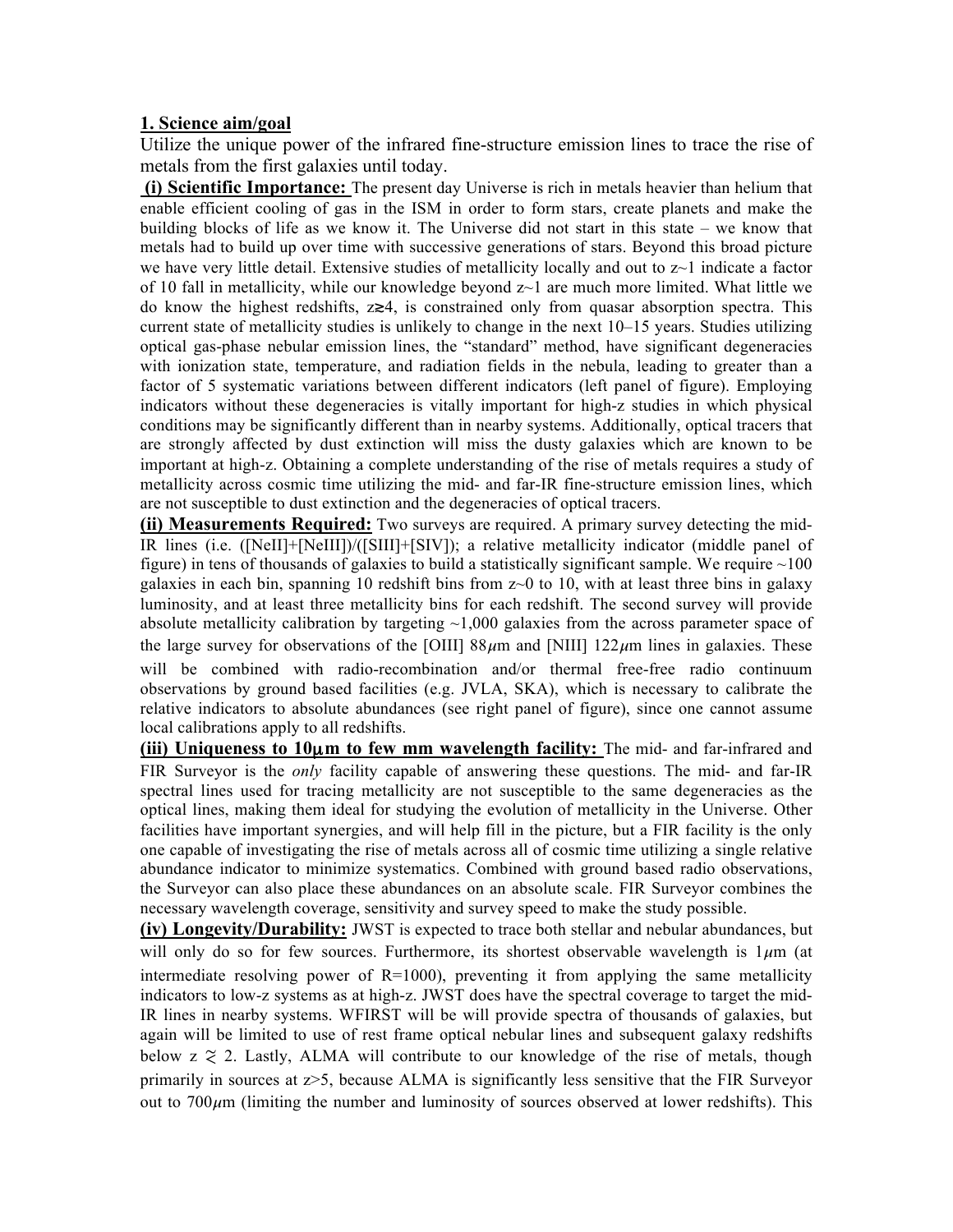combined with the challenges of submillimeter observations from the ground, at the very most ALMA could detect 1000 far-IR fine structure lines from  $z$  -1-4 sources in the next 10–15 years. None of these current and expected missions will be able to provide the statistically significant and unbiased observations across cosmic history that are necessary to build a complete picture of the rise of metals, only the FIR Survey is capable of taking such a picture.



*Left:* Mass metallicity relation (from Kewley et al. 2008) for ten different optical metallicity indicators using the same galaxy sample and showing 0.7 dex variation amongst the indicators. *Middle:* Relative abundance indicator ([Ne III]15.6+[Ne II]12.8)/([S IV]10.5+[S III]18.7) vs optical metallicities from Fernández-Ontiveros et al. (2016) demonstrating how the line ratio is a tracer of metallicity. *Right:* absolute abundance indicator, [NII]  $122 \mu m$  line to radio free-free continuum ratio versus optical metallicities.

| Parameter                                                                                         | Unit                    | Required        | Desired    | Comments                        |
|---------------------------------------------------------------------------------------------------|-------------------------|-----------------|------------|---------------------------------|
|                                                                                                   |                         | value           | Value      |                                 |
| Wavelength/band                                                                                   | um                      | $20 - 800$      | $10 - 800$ | (a)                             |
| Number of targets                                                                                 |                         | 10 <sup>4</sup> | $2x10^4$   |                                 |
| Survey area                                                                                       | $\text{deg.}^2$         | 10              | 20         | (b)                             |
| Angular resolution                                                                                | arcsec                  | 5               | 2          | (c)                             |
| Spectral resolution                                                                               | $\Delta\lambda/\lambda$ | 500             | 1000       | Match to galaxy velocity width  |
| Bandwidth                                                                                         |                         | 30%             | 70%        | (d)                             |
| Spectral line sensitivity                                                                         | $W m^{-2}$              | $1E-21$         | $1E-21$    | $5-\sigma$ detection in 1 hour  |
| Signal -to-noise                                                                                  |                         | $\mathcal{F}$   | 10         | Enough for accurate line fluxes |
| Field of Regard                                                                                   | $\arcsin^2$             | 100             | 1000       | (e)                             |
| Notes: (a) Cover key MIR & FIR lines to z~0-5, ideally to z~8 and cover ALMA bands 10, 9, and     |                         |                 |            |                                 |
| 8; (b) In each redshift decade out to $z \sim 6$ we expect >100 ULIRGs and >1000 LIRGs per square |                         |                 |            |                                 |
| degree (from Bethermin et al. 2012); (c) Since this is a spectroscopic study confusion is not     |                         |                 |            |                                 |

**4. Table:**

degree (from Bethermin et al. 2012); (c) Since this is a spectroscopic study confusion is not concern, though higher resolution is desired to resolve source multipilicity ; (d) Fractional bandwidth per band, allowing multiple line detections per pointing; (e) Maximize survey speed with many galaxies per pointing

# **5. Key references:**

- 1. Kewley, L. J., & Ellison, S. L. (2008). ApJ, 681(2), 1183. http://doi.org/10.1086/587500
- 2. Herter, T., et al. (1981). ApJ 250, 186–199. http://doi.org/10.1086/159361
- 3. Fernández-Ontiveros, J. A. et al (2016). arXiv: 1607.02511 http://arxiv.org/abs/1607.02511\